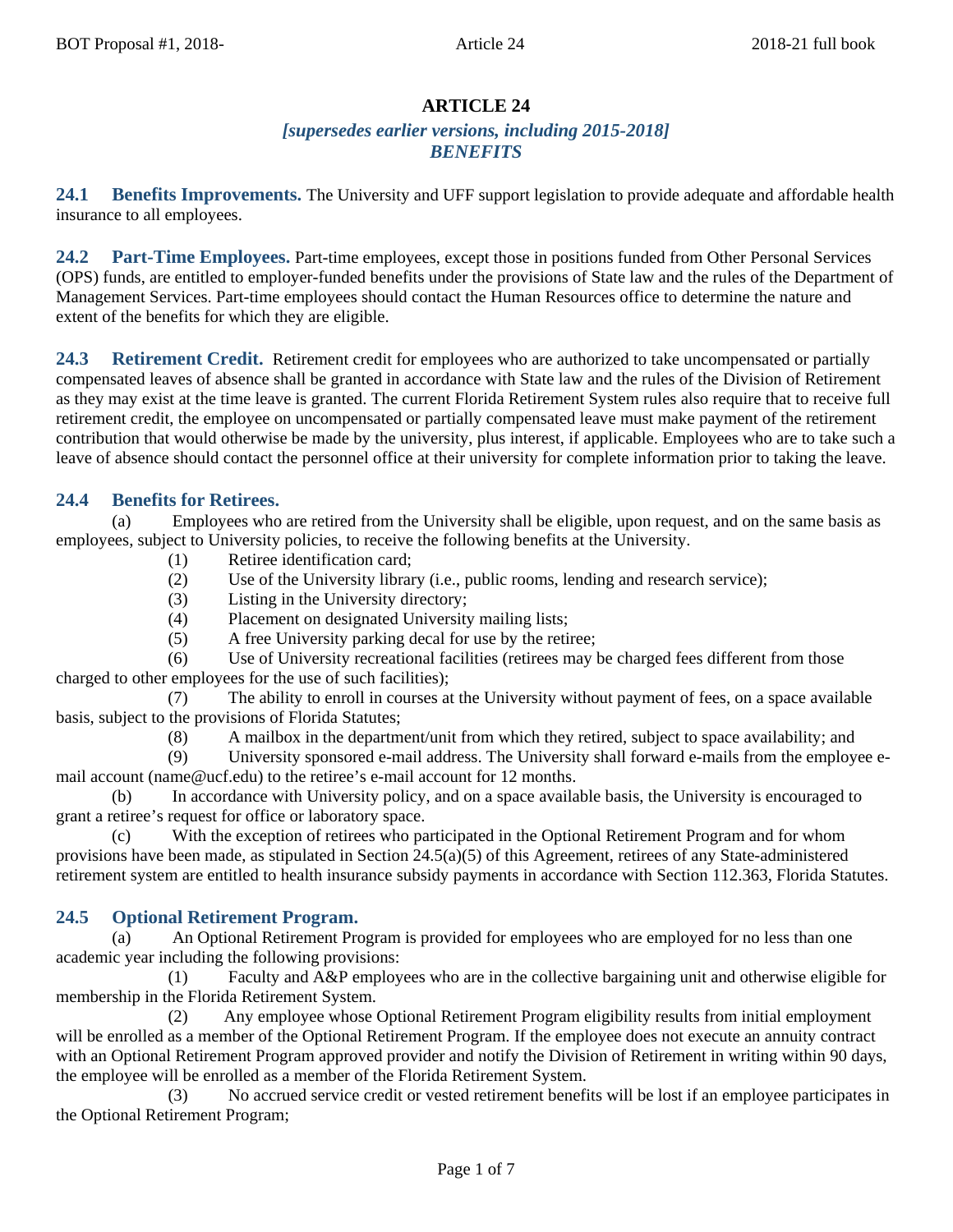(4) Benefits under the Optional Retirement Program shall be fully and immediately vested in the participating employees;

(5) The employer shall contribute to the Optional Retirement Program, on behalf of each employee participating in the program, an amount equal to the normal cost portion of the employer's contribution to the Florida Retirement System, as well as an amount equal to the employer's contribution to the Retiree Health Insurance Subsidy program on behalf of non-Optional Retirement participants (see Section 121.35, Florida Statutes), less a reasonable and necessary amount, as determined by the Legislature, which shall be provided to the Division of Retirement for administering the program; and

(6) A participating employee may contribute to the Optional Retirement Program, by salary reduction or deduction, a percentage amount of the employee's gross compensation not to exceed the percentage amount contributed by the employer to the Optional Retirement Program, but in no case may such contribution exceed federal limitations.

(b) The parties agree to inform eligible employees regarding the existence and impact of the Optional Retirement Program upon their retirement benefits.

(c) If the UFF is concerned with the performance of any aspect of the Optional Retirement Program, whether administered by the University or another State agency, the UFF has a right to consult with the president or president's representative regarding such concern. As a result of such consultation, the parties may agree to an approach to address the concern if it lies outside the University's statutory authority.

(d) The parties agree that the Optional Retirement Program and the Florida Retirement System are governed by Florida Statutes and regulations of the responsible division of state government. The parties agree to be bound by any changes in those statutes and regulations, regardless of whether such changes increase or decrease benefits to employees. If a change in statutes or regulations decreases benefits to employees the parties shall enter into immediate negotiations to address the impact of the change.

**24.6 Phased Retirement Program.** The UCF Phased Retirement Program (PRP) allows eligible employees to transition to retirement while their department or unit benefits from their effort and experience. The PRP is voluntary and provides reduced duties for one to five years at commensurate compensation. Eligible employees may elect annually to participate in the PRP.

(a) Eligibility.

(1) Employees who have accrued at least six years of creditable service, prior to 2011, or eight years after 2011, in the Florida or Teachers Retirement System (FRS, TRS) or Optional Retirement Program (ORP), except those who have received notice of non-reappointment, layoff, or termination, and those who participate in the State's Deferred Retirement Option Program (DROP). Such eligibility shall expire on the employee's 67th birthday.

(2) Employees who choose to participate must submit written notice of intent to retire not later than 180 days, nor less than ninety days, after they submit such written notice, except that when the end of this 180-day period falls within a semester, the period may be extended to no later than the beginning of the subsequent term (semester or summer, as appropriate).

(b) Program Provisions. All participants must retire and thereby relinquish all rights to tenure as described in Article 15, except as stated otherwise in this Article. Participants' retirement benefits shall be determined as provided under Florida Statutes and the rules of the Division of Retirement.

(1) Payment for Unused Leave. Participants shall, upon retirement, receive payment for any unused annual leave and sick leave to which they are entitled.

(2) Re-employment.

a. Prior to re-employment, participants in the Phased Retirement Program must remain off the State or University payroll for six full calendar months following the effective date of retirement to validate their retirement, as required by the Florida Division of Retirement. The effective date of retirement for employees in the ORP begins when her or his investment company processes their retirement distribution.

b. Participants must comply with the re-employment limitations that apply to the second through twelfth month of retirement, pursuant to the provisions of either the Florida Retirement System (which includes ORP) or the Teachers Retirement System, as appropriate.

c. Participants shall be offered re-employment, in writing, by the University for a period of at least one but not greater than five academic years, at either 0.75 or 0.5 FTE initially and 0.5 FTE in the final year. The FTE in each year of the PRP will be specified in advance of the re-employment period. Assigned duties may be limited to a single semester (e.g., 1.0 FTE in one semester and no assigned duties in the other semester) or be distributed across semesters (e.g., 0.5 FTE in both semesters).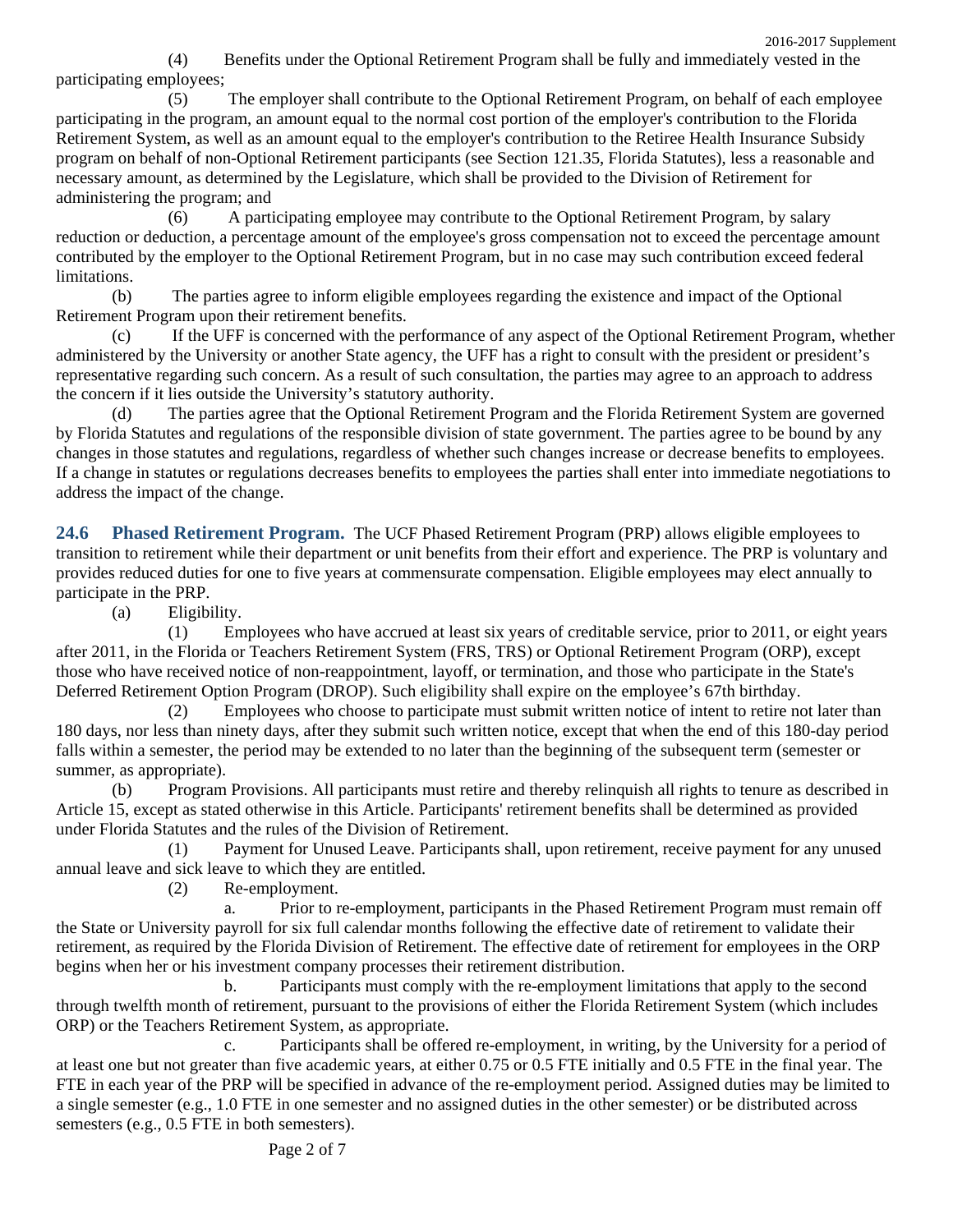BOT Proposal #1, 2018-<br>
2018-21 full book 2018-21 full book

d. Compensation during the period of re-employment shall be at a salary proportional to the participant's salary prior to retirement, including an amount comparable to the pre-retirement employer contribution for health and life insurance and an allowance for any taxes associated with this amount.

e. Participants shall notify the University in writing regarding acceptance or rejection of an offer of re-employment not later than thirty days after the employee's receipt of the written re-employment offer.

(3) Leave for Illness/Injury.

a. Each participant shall be credited with five days of leave with pay at the beginning of each full-time semester appointment. For less than full-time appointments, the leave shall be credited on a pro-rata basis with the assigned FTE.

b. Such leave may be accumulated; however, it may not be used for participation in the Sick Leave Pool, and upon termination of the post-retirement re-employment period, the participant shall not be reimbursed for unused leave.

(4) Personal Non-Medical Leave.

a. Each participant who was on a 12-month appointment upon entering the Phased Retirement Program and whose assignment during the period of re-employment is the same as that during the 12-month appointment shall be credited with five days of leave with pay at the beginning of each full-time semester appointment. Except in the case of emergency, the employee shall provide at least two days' notice of the intended leave. Approval of the dates on which the employee wishes to take such leave shall be at the discretion of the supervisor and shall be subject to the consideration of departmental and organizational scheduling.

b. Such leave shall not be accumulated, nor shall the participant be reimbursed for unused leave upon termination of the post-retirement period.

(5) Re-employment Period.

a. The period of re-employment obligation shall extend over two to five consecutive academic years, beginning with the academic year next following the date of retirement. No further notice of cessation of employment is required.

b. The university shall not shorten the period of re-employment obligation nor reduce the annual FTE assignment, except under the provisions of Articles 16 and 17.10 of the Agreement. During the period of reemployment, participants are to be treated, based on status at point of retirement, as tenured employees or non-tenureearning employees with five or more years of continuous service, as appropriate, for purposes of Sections 13.2(a) and (b) of the Agreement.

c. At the conclusion of the re-employment period, the university may, at its option, continue to re-employ participants in this program on a year-to-year basis.

(6) Declining Re-employment.

a. A participant may decline an offer of re-employment during any academic year. However, the participant has a professional obligation to notify the University of such a decision sufficiently in advance of the participant's anticipated start date. Such a decision shall not extend the period of re-employment beyond the period described in Section 24.6(5)a.

b. Similarly, the participant has the professional obligation, following acceptance of an offer of re-employment, to provide reasonable and sufficient notice of changed circumstances and/or intentions to the effect that the participant will not be honoring the re-employment acceptance. Failure to provide reasonable and sufficient notice shall result in the participant's termination from the PRP and all rights provided therein. For these purposes, two months shall be deemed reasonable and sufficient. Where, due to the lateness of an offer of re-employment, two months are not available, then one-half the period of time between the offer and the anticipated start date shall be deemed reasonable and sufficient.

c. Resignation. A participant who wishes to terminate his/her PRP re-employment contract prior to the end of the contract ending date, has the professional obligation, when possible, to provide the University with sufficient notice to avoid scheduling and classroom disruptions. If the participant has a funded research assignment only, he/she has a professional obligation to provide a minimum of a one-month notice of resignation. Failure to provide reasonable and sufficient notice may result in the participant's termination from the PRP.

(7) Salary Increases. Participants shall receive all increases guaranteed to employees in established positions, in an amount proportional to their part-time appointment, and shall be eligible for non-guaranteed salary increases on the same basis as other employees.

(8) Preservation of Rights. Participants shall retain all rights, privileges, and benefits of employment, as provided in laws, regulations, the BOT-UFF Agreement, and University policies, subject to the conditions contained in this Article.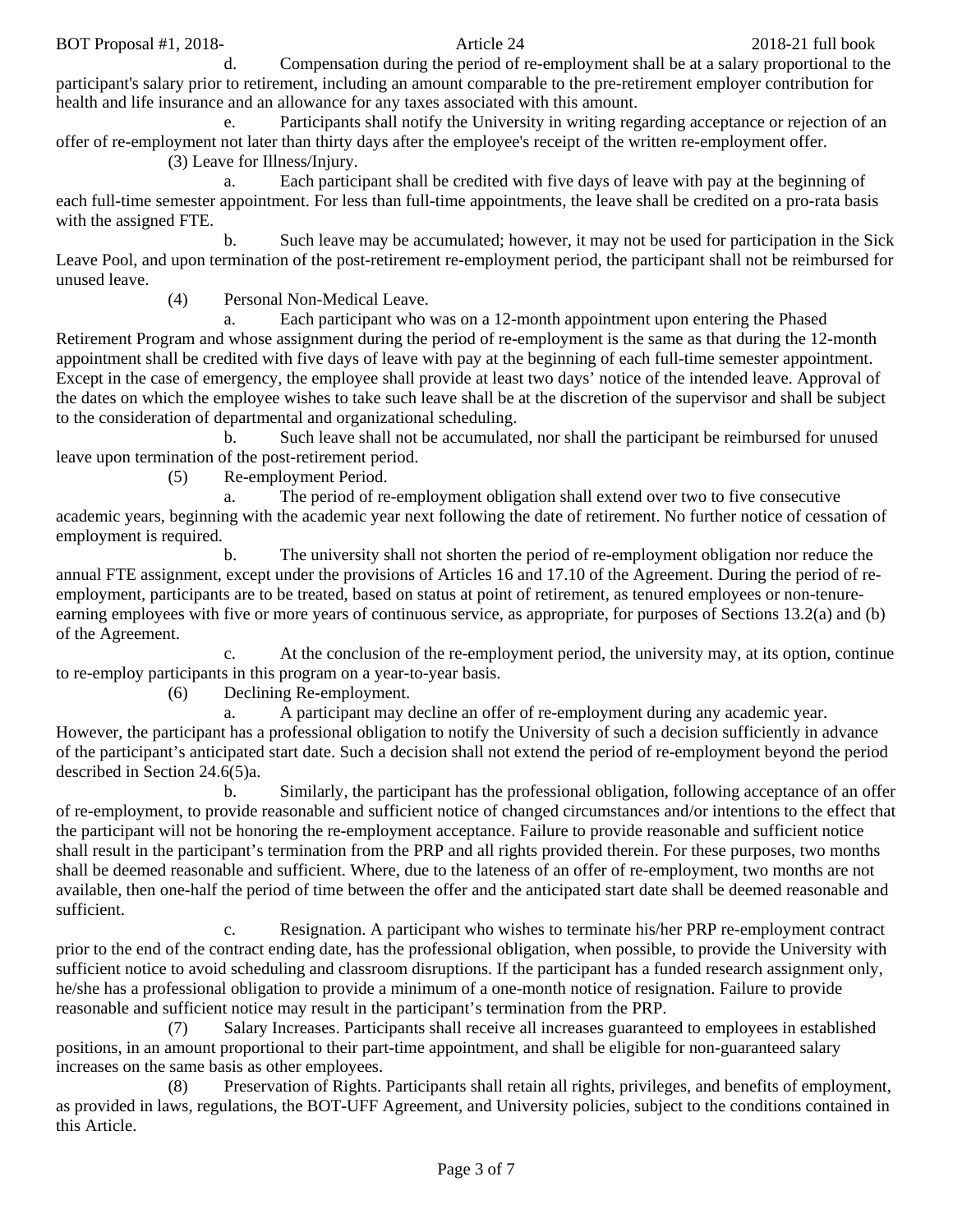(9) Payroll Deductions. The UFF payroll deductions, as specified in Article 26, if applicable, shall be continued for a program participant during each re-employment period.

(10) Contracts and Grants. Nothing shall prevent the employer or the participant, consistent with law and rule, from supplementing the participant's employment with contracts or grants.

(11) The decision to participate in the Phased Retirement Program is irrevocable after the required approval document has been executed by all parties.

(12) PRP Information Document. The University shall distribute information describing the PRP to the UFF, upon request. The Human Resources Department provides retirement information and assistance for employees of the University, including information about the Phased Retirement Program.

**24.7 Tuition Waiver Benefit Programs.** The University offers an employee benefit program to provide tuition waivers to full-time employees, including employees on sabbaticals, professional development, and grants-in-aid, medical, educational leave, or involuntarily called to active military service, to enroll in up to six credit hours in eligible courses per term on a space-available basis. Employees using the employee tuition waiver and contingent waiver recipients shall be allowed to register two hours ahead of state employees. Eligibility guidelines and procedures are available on UCF's Human Resources or UCF Regulations websites. To be eligible for a waiver, one must first be accepted at the university as a student.

(a) Tuition Waiver Benefit Limitations. Courses ineligible for the tuition waiver benefit include, but are not limited to: courses offered through other State Universities, State Colleges; Continuing Education classes or courses; Graduate Medical Education programs; Cost Recovery programs; Market Rate programs; independent study; supervised research; supervised teaching labs; thesis hours; dissertation; internships; co-ops; or applied, individualized instruction in Music, Art, or Dance. Penalty Fees, including excess hour fees and repeat course fees, also are not covered by the tuition waiver benefit. Limitations apply to all recipients of this benefit.

(b) Contingent Waiver Program. If an employee does not use the employee tuition waiver benefit program or does not use the full six credit hour benefit during a semester or summer, then the spouse or dependents (up to the age of 26) of the employee may receive a tuition waiver for that semester or summer. The spouse or dependent may use up to six credit hours not used by the employee to enroll in eligible courses on a space-available basis per term. This contingent waiver may be used by up to two individuals during any given term.

**24.8 Employee Assistance Programs.** The University is encouraged to expand its existing Employee Assistance Program (EAP) to include assessment, referral, follow-up consultation, short-term counseling, and other services for employees with personal, family, job stress, or substance abuse problems. Any policies created or revised by the University in the development or operation of its EAP shall be discussed in consultation with the local UFF Chapter.

**24.9 Pre-tax Benefits Program.** The University shall continue to provide a pre-tax benefits program for employees which includes the opportunity to: (1) pay for their University insurance premiums on a pre-tax basis and, (2) utilize flexible spending accounts for medical and dependent care expenses.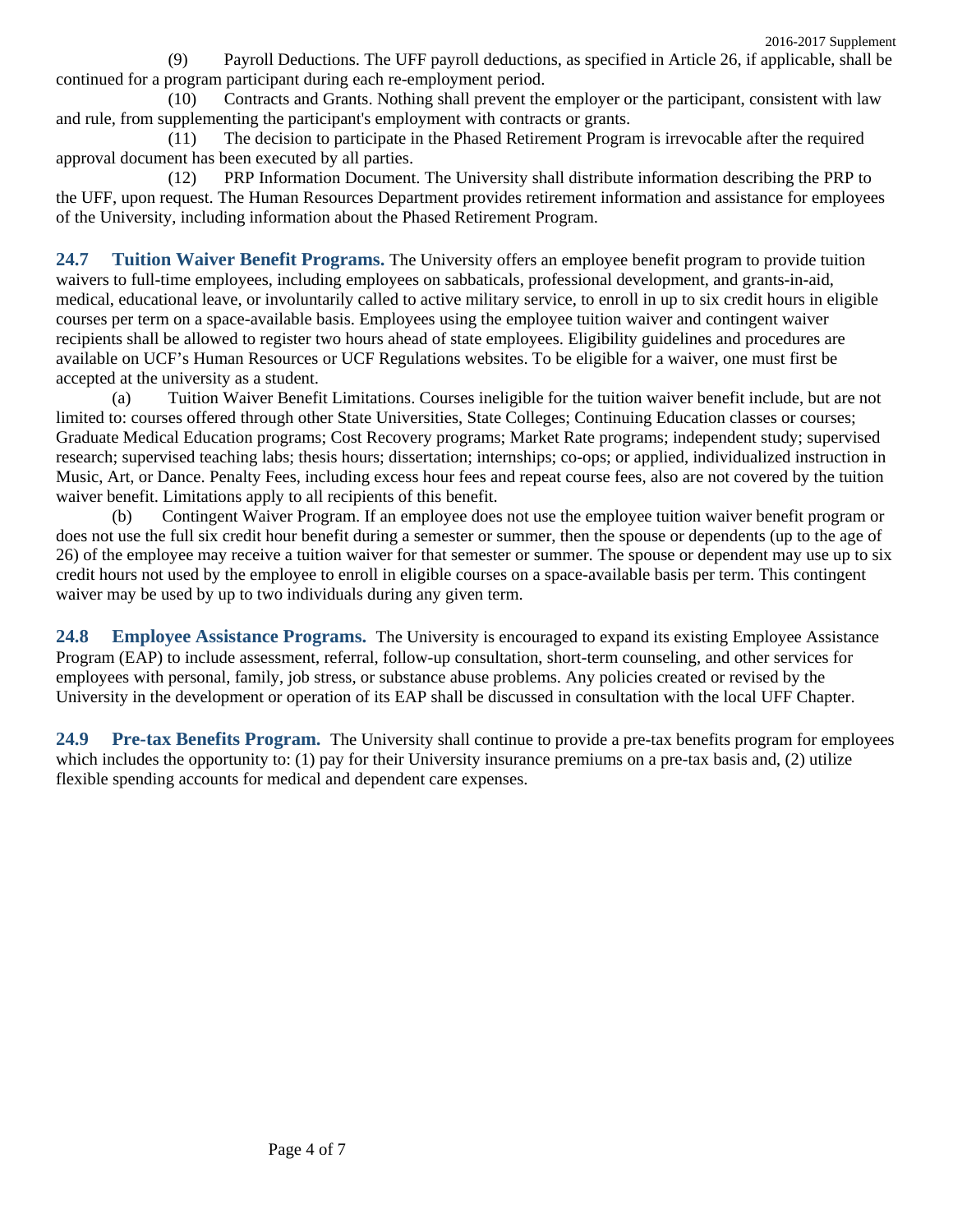# BOT Proposal #1, 2018-<br>
2018-21 full book 2018-21 full book **ARTICLE 30**

# *AMENDMENT AND DURATION*

## **30.1 Effective Date.**

(a) The Agreement shall become effective upon ratification by both parties and remain in effect through August 31, 2018.

(b) Renegotiations for the agreement term September 1, 2016 through August 31, 2017 shall begin no later than March 4, 2016, and shall include Articles 3, 8, 23, 24 and any other articles mutually agreed to by the parties.

(c) Renegotiations for the agreement term September 1, 2017 through August 31, 2018 shall begin no later than March 3, 2017, and shall include Articles 3, 23, and any other articles mutually agreed to by the parties.

- (d) Renegotiations for a successor agreement shall begin no later than November 10, 2017.
- (e) The parties may agree to include other subjects in their renegotiations.

**30.2 Amendments.** This Agreement may be modified or amended only upon mutual, written agreement of the Board and the UFF. In the event the Board and the UFF negotiate a mutually acceptable amendment to this Agreement, such amendment shall be put in writing and become part of this Agreement upon ratification by both parties.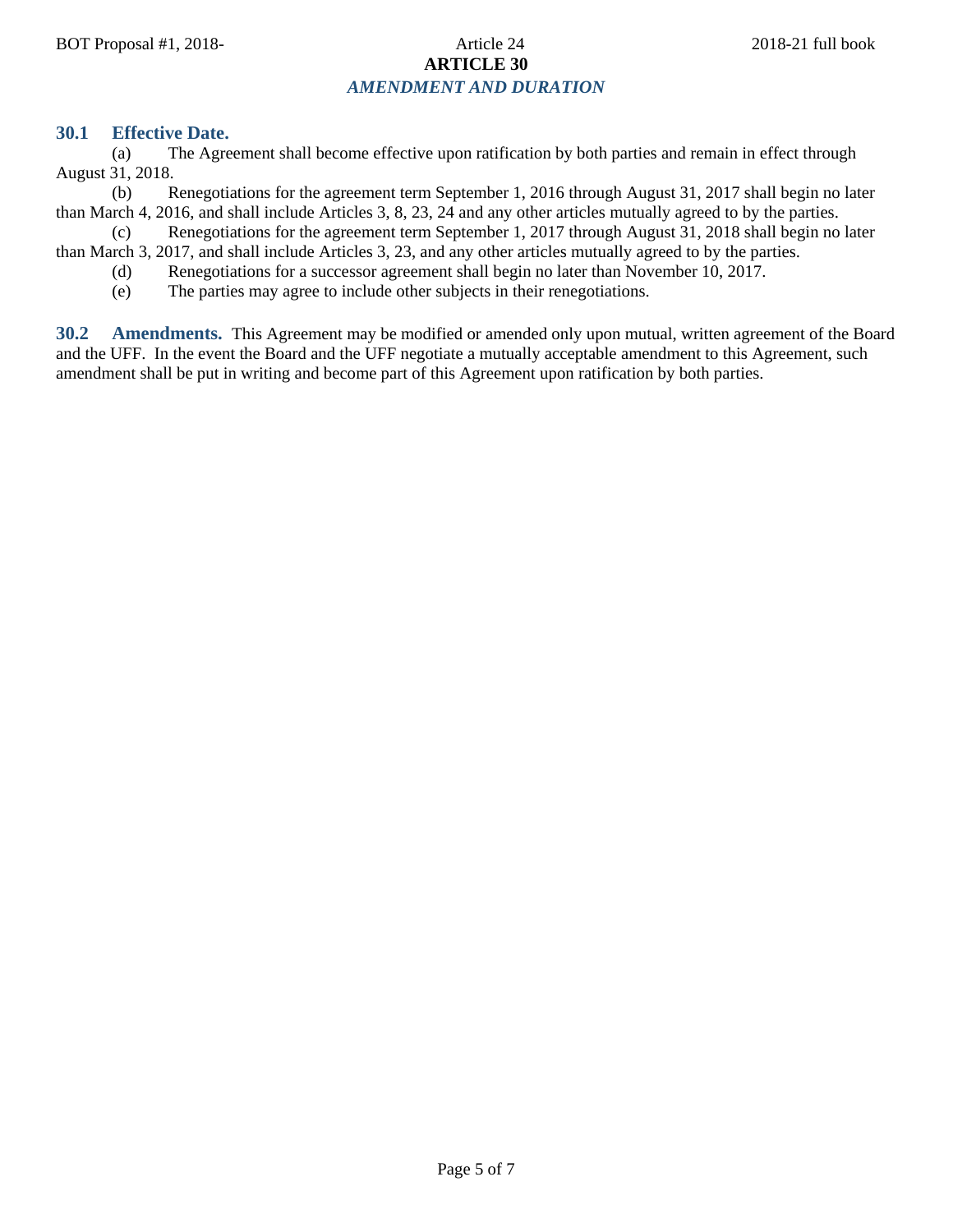#### *APPENDIX A*

### **POSITION CLASSIFICATIONS IN THE BARGAINING UNIT**

All employees in the following position classifications holding regular, visiting, provisional, research, affiliate, clinical, or joint appointments:

- 9001 Professor
- 9002 Associate Professor
- 9003 Assistant Professor
- 9004 Instructor
- 9005 Lecturer
- 9006 Graduate Research Professor
- 9007 Distinguished Service Professor
- 9009 Eminent Scholar
- 9014 Associate Instructor
- 9015 Associate Lecturer
- 9016 University School Professor
- 9017 University School Associate Professor
- 9018 University School Assistant Professor
- 9019 University School Instructor
- 9024 Senior Instructor
- 9025 Senior Lecturer
- 9053 University Librarian
- 9054 Associate University Librarian
- 9055 Assistant University Librarian
- 9056 Instructor Librarian
- 9084 Assistant Instructional Designer
- 9085 Associate Instructional Designer
- 9086 Senior Instructional Designer
- 9115 Coordinator
- 9120 Associate in \_\_\_\_\_\_\_\_\_\_\_\_\_\_\_
- 9121 Assistant in \_\_\_\_\_\_\_\_\_\_\_\_\_\_\_
- 9126 Program Director
- 9150 Curator
- 9151 Associate Curator
- 9152 Assistant Curator
- 9153 Staff Physicist
- 9160 Scholar/Scientist/Engineer
- 9161 Associate Scholar/Scientist/Engineer
- 9162 Assistant Scholar/Scientist/Engineer
- 9166 Research Associate
- 9173 Counselor/Advisor
- 9178 Instructional Specialist
- 9334 Specialist, Computer Research
- 9394 Coordinator, Cooperative Education
- 9419 Coordinator, Research Information
- 9433 Specialist, Music
- 9434 Psychologist
- 9435 Resident Advisor to Students
- 9460 Psychiatrist
- 9462 Physician
- 9464 Physician's Assistant
- 9490 Dentist
- 9495 Specialist, Student Counseling
- 9506 Specialist, Social Work Services